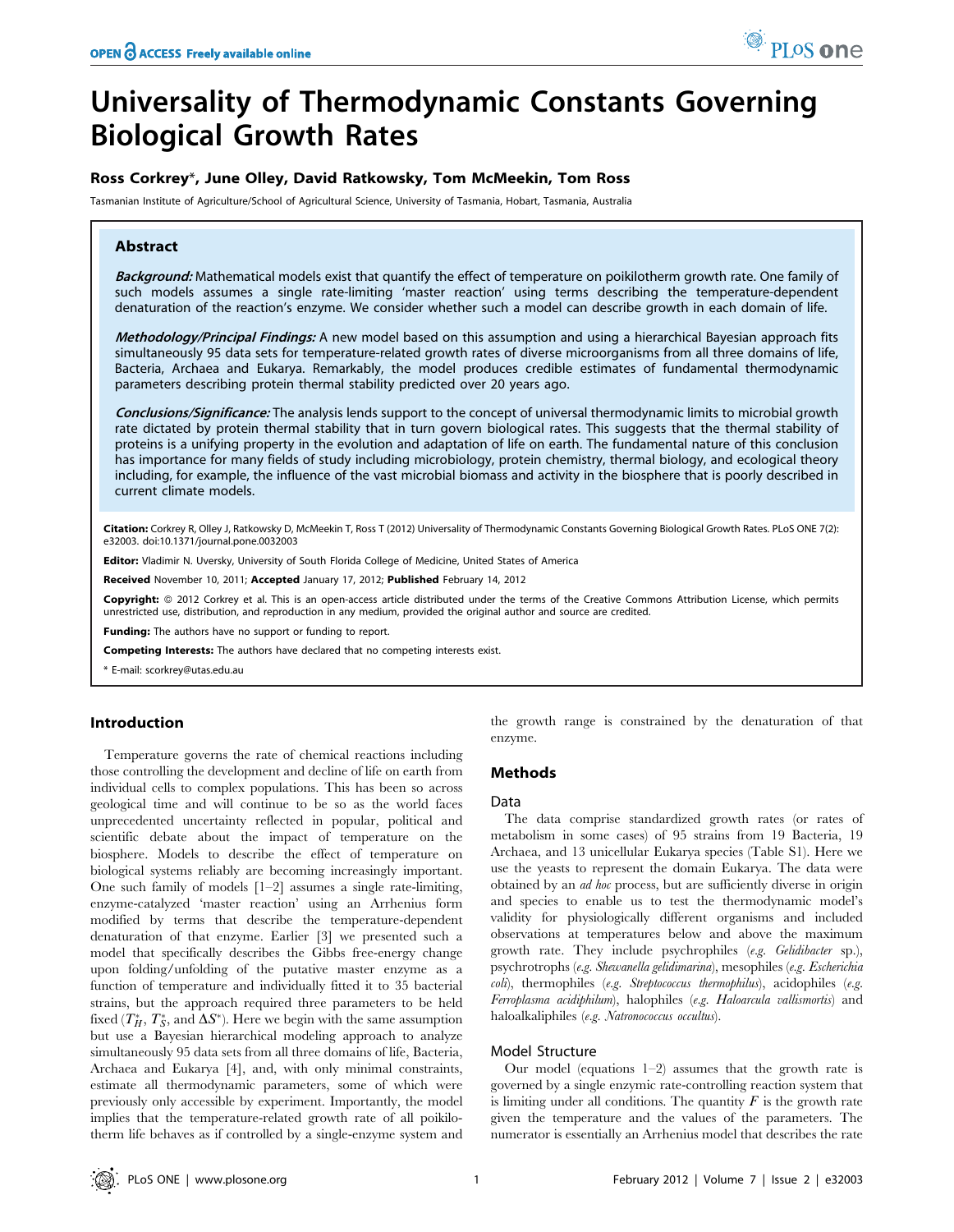of the putative enzyme-catalyzed rate-controlling reaction (RCR) as a function of temperature while the denominator (equation 2) models the change in expected rate due to the effects of temperature on the conformation and activity of the putative enzyme catalyzing that reaction and is essentially the reciprocal of the probability, as a function of temperature, that the enzyme is in a catalytically active conformation.

$$
F = \sqrt{\frac{T \exp\left(c - \Delta H_A^{\ddagger} / RT\right)}{D}} \tag{1}
$$

where:

$$
D=1+\\exp\left(-n\left\{\frac{\Delta H^*-T\Delta S^*+\Delta C_{\rm p}[(T-T_H^*)-T\log(T/T_S^*)]}{RT}\right\}\right)^{(2)}
$$

In the model R is the gas constant  $(8.314 \text{ J/K mol})$ ; c is a scaling constant;  $\Delta H_A^{\ddagger}$  the enthalpy of activation  $(J/mol)$  of the rate limiting reaction; T is the temperature (K);  $\Delta C_p$  is the heat capacity change (J/K mol-amino acid-residue) upon denaturation of the RCR;  $n$  is the number of amino acid residues in the RCR;  $\Delta H^*$  (J/mol-amino acid-residue) is the enthalpy change at  $T_H^*$ , the convergence temperature for enthalpy (K) of protein unfolding; and  $\Delta S^*$  (J/K mol-amino-acid-residue) is the entropy change at  $T^*_S$ , the convergence temperature for entropy (K) for protein unfolding. We derive two further quantities. One is the average number of non-polar hydrogen atoms per amino acid residue [5]:  $N_{\text{ch}} = (\Delta C_p + 46) / (30 [1 - 1.54n^{-0.268}])$ . The  $\Delta C_p$  is associated with the energy required to reorganise the water molecules surrounding the protein [6] and increases with the non-polar accessible area of the molecule [7], as measured by  $N_{\rm ch}$ . The other is the temperature at which  $D$  in equation 2 reaches a minimum and at which denaturation is minimized [3]: Tracentes a minimum and at which denaturation is minimized [5].<br>  $T_{\text{mes}} = T_H^* - \Delta H^* / \Delta C_p$  which provides an index of temperature adaptation of the organism. While the temperature of maximum growth could be used as an index,  $T_{\text{mes}}$  is a more natural choice since it is the temperature at which the enzymic rate-controlling reaction system has evolved to be maximally active. At higher temperatures the growth rate may increase, but enzymic activity declines.

We allow four parameters to have values specific to each strain  $j=(1,2,\ldots 95)$ :  $c_j$ ,  $\Delta H_{A}^{\ddagger}j$ ,  $n_j$ , and  $\Delta C_{p_j}$ . We assume the strain parameters to be Gaussian distributed with means specific to their domains: Bacteria, Archaea, or Eukarya. The remaining parameters  $(\Delta H^*, \Delta S^*, T_H^*,$  and  $T_S^*)$  have values common to all strains and are thought not to depend on the individual biochemistry of each strain, but describe protein thermal stability limits [8–10]. In earlier analyses (data not shown) when data sets were grouped according to domain, estimates of the four thermodynamic constants related to protein stability were not significantly different between data sets and subsequently these were assumed to be universal, having the same values across all domains. This assumption is not disproven by the results and is supported by their narrow credible intervals. The common and domain parameters are each assigned a uniform prior with limits informed by the biochemistry literature. We assume that the square root of the observed growth rate has a Gaussian distribution with a mean given by the modeled value,  $F$ , and with an unknown precision (reciprocal variance).

#### Implementation

We use a Bayesian approach to allow for uncertainty in measurement and parameters to be incorporated in a natural way through the appropriate prior specification. We assign truncated normal priors to the strain parameters in which the means are specific to the domain of each,  $\theta_j \sim N(\theta_{d(j)}, \exp(\tau_{\theta}))$ , in which  $d(j)$  is the domain (Bacteria, Archaea, Eukarya) for strain j. The  $\exp(\tau_{\theta})$  is the strain precision and models the variation between the strain parameters about the domain parameters,  $\theta_{d(i)}$ . The domain means and the  $\tau_{\theta}$  are assigned uniform priors with limits informed by the biochemistry literature with the exception of c which is assigned a vague prior. The common parameters are each assigned a uniform prior with limits informed by the biochemistry literature. Finally, the observational precision is assigned a gamma distribution,  $\tau \sim \Gamma(0.001, 0.001)$ . Prior specifications are documented in Table S2. Inference is obtained in the form of posterior means and variances using Markov Chain Monte Carlo (MCMC) simulation [11]. We choose to update the parameters of each strain as a block using Haario updates [12]. We also use Haario updates [12] for each set of domain parameters and the strain parameter precisions. We use separate Metropolis-Hastings [13] updates for each of the common parameters but to ensure rapid mixing we also use a Metropolis-coupled MCMC approach [14] based on 60 chains. During each iteration we randomly select a pair of chains  $(i,j)$  and swap their common parameters as a block with probability  $\min\Big\{1,\pi_i\Big(\theta^{(j)}\Big)\pi_j\Big(\theta^{(i)}\Big)\Big/\pi_i\Big(\theta^{(i)}\Big)\pi_j\Big(\theta^{(j)}\Big)\Big\},$ keeping other parameters unchanged. The model is run for 600,000 iterations and the last 50% of iterations are retained for further analysis. We summarize parameters using posterior block means, standard deviations, and 95% highest posterior density intervals (HPDI). A 95% HPDI is the shortest interval that contains a parameter with 95% probability. We determine the most likely ordering of the parameters in terms of their posterior probabilities by calculating the mean number of MCMC iterations for which each alternative arises.

#### Results

We obtain good fits for the growth curves of all strains as shown in Figure 1, and in more detail in Figures S1, S2, S3, S4, S5, S6. We summarize the strain parameters in Table S1 and Figure 2, common parameters in Table 1, and domain parameters in Table 2. Some strains appear outlying since they are below the  $2.5^{\text{th}}$  or above the 97.5<sup>th</sup> quantiles; *e.g.* ignoring domain, strains 46, 48, 67, 88, 90, 95 for  $\Delta H_A^{\ddag}$ , strains 33–35, 48, 49, 68 for  $\Delta C_p$ , strains 2–4, 49, 61, 68 for *n*, and strains 33–35, 48, 49, 68 for  $N_{\rm ch}$ . We show the fitted curves for all strains together in Figure 3 in which most of the strains with outlying parameters also have maxima that are either much lower than other strains  $(e.g.$  strains 20, 33, 35), or much higher (e.g. strains 48, 49, 68). This is also shown by the values of  $T_{\text{mes}}$  for the strains 33, 35, 20, which are lower than other strains (Figure 2). Some outliers may be explained when it is realized that those strains are at the extremes of thermal adaptation, such as strain 46, a thermophile, strain 48, a thermoacidophile, or strain 61, a psychrophile. In Figure 2, the strains 3, 19, 20, 33–35, appear to be outliers for  $T_{\text{mes}}$ ; this is likely due to a lack of data in the lower temperature region, which also resulted in their wider credible intervals. Other variations in the data presented in Figure 2 are explicable after careful examination of Figures 1, 3, 4, and S1, S2, S3, S4, S5, S6.

On the right side axis of Figure 2 are shown the estimated posterior distributions of the parameters for each domain. The parameters  $\Delta H_A^{\ddag}, \, \Delta C_{\rm p}, \, T_{\rm mes}$  and  $N_{\rm ch}$  are largest in Archaea and least in Eukarya. By calculating the mean number of MCMC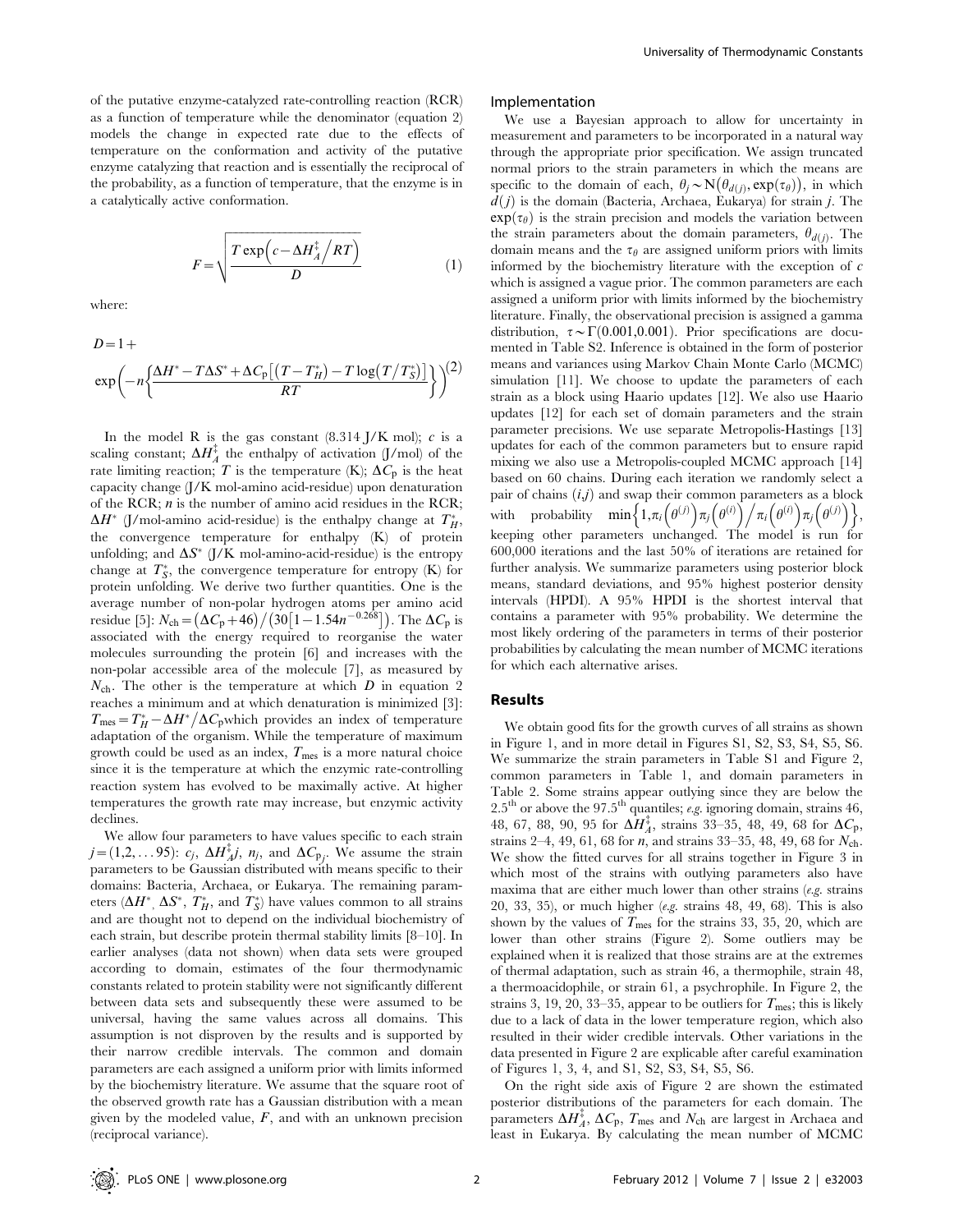

Figure 1. Observed and predicted growth rates by strain. Observed square root growth rate data are shown as circles and are standardized by dividing by the maximum for each strain. Fitted curves are shown as lines. Strain numbering is given in Table S1. Bacterial strains are shown as green circles, archaeal strains as blue squares, and eukaryote strains as red diamonds. doi:10.1371/journal.pone.0032003.g001

iterations in which each alternative ordering arises we obtain the most probable ordering for  $\Delta H_A^{\ddagger}$ : P(A>B>E) = 1.00; for  $\Delta C_p$ :  $P(A > B > E) = 0.67$ ; for  $N_{ch}$ :  $P(A > B > E) = 0.99$ ; for  $T_{mes}$ : P  $(A>B>E) = 0.67$ . This is partly a result of the selection of strains used in this study because, apart from  $\Delta H_{A}^{\ddagger}$ , those parameters reflect the thermal stability of the RCR. The Eukarya strains included in this analysis are predominantly mesophilic, the Bacteria include more psychrophilic or psychrotrophic strains than the Archaea strains used, and the latter datasets include more thermophilic strains than the Bacteria, which included only two mildly thermophilic species, S. thermophilus and Acidimicrobium ferrooxidans, the former represented by multiple datasets (37–46).

The remaining parameter,  $n$ , is largest in Eukarya, intermediate in Bacteria, and least in Archaea:  $P(E>B>A) = 0.98$ . Complete genome sequences give mean protein lengths of 449 for Eukarya, 330 for Bacteria, and 270 for Archaea [15]. With the most general assumptions our model is able to obtain the same ordering (Table 2).

For those species represented by at least three datasets we calculated the percentage deviation for the strain parameters (Table S3):  $n$  (37.5%),  $\Delta H_A^{\ddagger}$  (23.6%),  $N_{\text{ch}}$  (5.7%),  $\Delta C_{\text{p}}$  (1.9%),  $T_{\text{mes}}$ (0.5%). While the large variability for some parameters may be expected, the very low value for others such as  $\Delta C_p$  and  $T_{\text{mes}}$  are of considerable interest. This can also be seen in Figure 2 where we use vertical shading to delimit species. The  $\Delta C_p$  and  $T_{\text{mes}}$ appear almost species-specific, as is, to a lesser extent,  $N_{ch}$ . The parameter  $T_{\text{mes}}$  is mathematically related to  $\Delta C_{\text{p}}$  and so shares its low variability.

The 95% HPDI for the domain level  $\Delta C_p$  for Bacteria (61.9, 63.7) and Eukarya (61.7, 63.7) are contained within the range expected for mesophiles, 36.6–76.2 [16], and the posterior domain 95% HPDI for Archaea (67.6,70.3) is contained within the range for thermophiles: 56.7–118 [16]. The Archaea result is expected since the strains used in this study are mostly thermophiles. Estimates of  $\Delta H_A^{\ddagger}$  from microorganism growth [1,17–23] have a very wide range, 34,601–110,000, which contains our 95% HPDI for Bacteria (64,887, 70,312) and Archaea (74,777, 86,453), but that for Eukarya is lower (23,395, 32,857). The low values for Eukarya stand in contrast to the domain ordering of  $T_{\text{mes}}$ , as the yeasts used here are predominantly mesophilic and, in the absence of a domain effect, would be expected to have activation energies intermediate between the bacterial and archaeal strains used here. The relatively low activation energies for Eukarya appear to suggest a genuine effect. They are very comparable to other estimates of activation energy for Saccharomyces bayanus var. uvarum [24] and conceivably may relate specifically to yeast species used in wine production, rather than to the Eukarya as a whole.

The quantity  $P=1/D$ , the probability that the enzyme is in its native (catalytically active) state [3], is shown in Figure 4 for each strain. Some strains have narrower curves indicating a more limited range of temperatures within which the protein is in the native state, but others are ''flat-topped'' indicating a more extensive range. As can be seen from the extrapolated curves the optimal stability region is fully observed for most strains. The squat curves exhibited by the strains that do not reach maximum probability suggest that those strains were not grown under optimal conditions.

As shown in Table 1, the 95% HPDI for  $T_H^*$  and  $T_S^*$  do not overlap, emphasizing that their values are not identical. Equivalently, the 95% HPDI for their difference,  $(-16, -13)$ , does not include zero. In fact, they are quite close to the values suggested by others [8–10], 373 K and 385 K, respectively, and which are contained within their 95% HPDI.

#### **Discussion**

Whereas previous work [3] individually analyzed 35 Bacteria strains and held 3 parameters fixed  $(T^*_H, T^*_S,$  and  $\Delta S^* )$  we were, with only minimal constraints, able to analyze all 95 Archaea, Bacteria, and Eukarya strains to provide estimates of all strain, domain and common parameters simultaneously, and obtain reasonable estimates of thermodynamic parameters previously estimated decades ago by experiment [9–10]. The model successfully described the growth of unicellular organisms in all domains of life. We were able to do this by utilizing the MCMC methods to greatly simplify the computation involved with a Bayesian framework, and a hierarchical model that permits those parameters that are less well informed to 'borrow strength' from elsewhere in the model and so improve estimation.

While it is possible that the reaction system is more complex and only appears equivalent to a single rate-controlling system, single enzymes have been shown to be growth rate-controlling [25–26].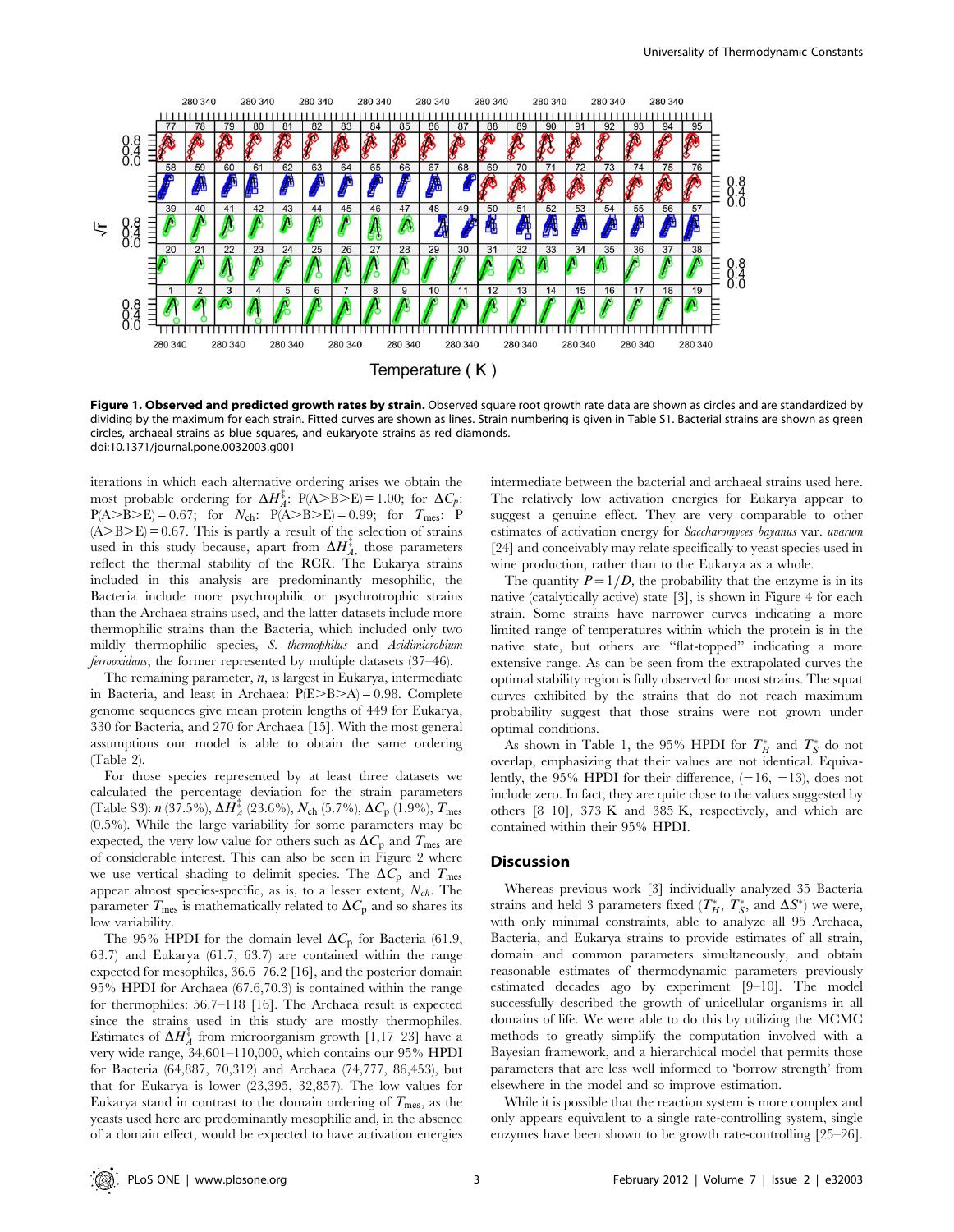

Figure 2. Posterior statistics for selected parameters. Posterior means and 95% HPDI are shown for  $\Delta H_{A'}^{\ddag}$   $\Delta C_{\rm p}$ ,  $n$ ,  $N_{\rm ch}$ , and  $T_{\rm mes}$ . Bacterial strains are shown as circles, archaeal strains as squares, and eukaryote strains as diamonds. Posterior domain distributions are shown on the right margin. For both symbols and marginal distributions domains are colored green for Bacteria, blue for Archaea, and red for Eukarya. The strains are arranged so that those belonging to the same species are grouped contiguously. We show this by vertical gray and white shading that indicate when the strain species change; for example, strains 6—18 are all E. coli. doi:10.1371/journal.pone.0032003.g002

The model results lend support to the 'master reaction' model in which an enzyme-catalyzed reaction limits growth rate at all temperatures. The model indicates that, all other things being equal, thermodynamic properties of protein hydration govern biological rates and these are consistent in all forms of unicellular life. In turn this suggests that the thermal stability of proteins is a fundamental property in the evolution and adaptation of life on earth and has importance for many fields of study including microbiology, protein chemistry, thermal biology, and ecological theory, including, for example, the influence of the vast microbial biomass and activity in the biosphere that is poorly described in current climate models [27].

|  |  |  |  |  | Table 1. Posterior mean common parameter estimates. |  |
|--|--|--|--|--|-----------------------------------------------------|--|
|--|--|--|--|--|-----------------------------------------------------|--|

| Parameter                                                 | Mean (95% HPDI)      |
|-----------------------------------------------------------|----------------------|
| Enthalpy change (J/mol-amino acid-residue), $\Delta H^*$  | 4970(4705, 5218)     |
| Entropy change (J/K mol-amino-acid-residue), $\Delta S^*$ | 17.2 (16.3, 18.0)    |
| Convergence temperature for enthalpy (K), $T_{H}^{*}$     | 375.6 (371.4, 379.5) |
| Convergence temperature for entropy (K), $T_c^*$          | 390.2 (384.7, 395.2) |

doi:10.1371/journal.pone.0032003.t001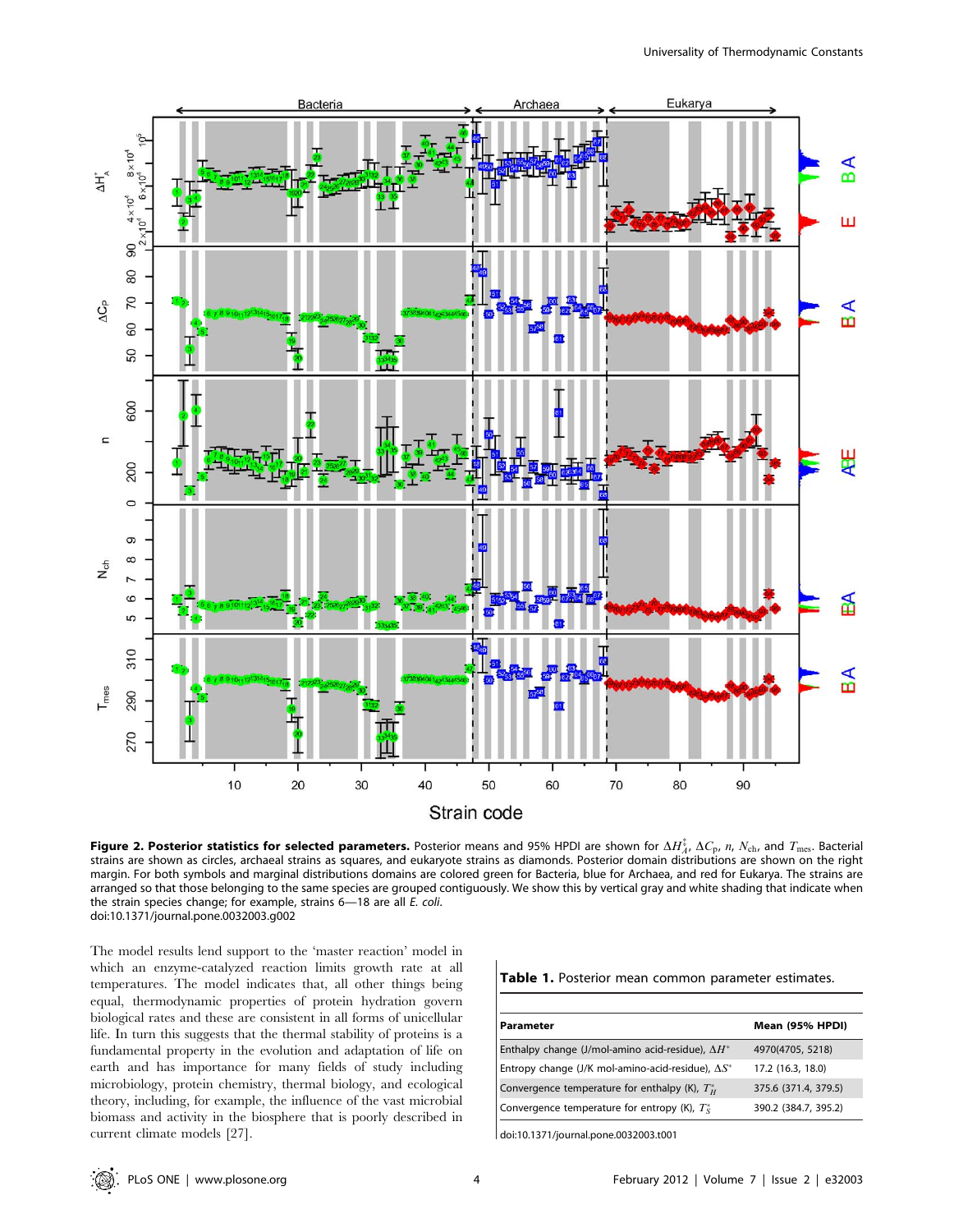Table 2. Posterior mean parameter domain estimates with 95% HPDI.

|                                                                             | <b>Bacteria</b>      | Archaea              | Eukarya              |
|-----------------------------------------------------------------------------|----------------------|----------------------|----------------------|
| Enthalpy of activation (J/mol), $\Delta H_A^*$                              | 67549 (64887, 70312) | 80799 (74777, 86453) | 28292 (23395, 32857) |
| Heat capacity change (J/K mol-amino acid-residue), $\Delta C_p$             | 62.9 (61.9, 63.7)    | 68.9 (67.6, 70.3)    | 62.6 (61.7, 63.7)    |
| Number of amino acid residues, n                                            | 259.2 (232.9, 282.6) | 211.8 (179.6, 252.8) | 316.4 (290.8, 339.5) |
| Average number of non-polar hydrogen atoms per amino acid residue, $N_{ch}$ | 5.56 (5.49, 5.64)    | $6.06$ (5.92, 6.25)  | 5.40 (5.32, 5.47)    |

doi:10.1371/journal.pone.0032003.t002

Since this is only the debut of this model we anticipate further developments and extensions. Our results appear consistent with the assumption that growth is controlled by a single rate-limiting, enzyme-catalyzed 'master reaction' using an Arrhenius form modified by terms that describe the temperature-dependent denaturation of that enzyme. While there may be other explanations for our results, candidates for a single-enzyme ratecontrolling mechanism common to all life can be conjectured. There may be processes that occur in parallel leading up to cell division, but it is also plausible that there is a single process dictated by a single enzyme (or other bio-catalyst) that could still be rate-limiting. There are various candidate biosynthetic processes common to all cells. Alternatively, anabolism or biosynthesis could be limited by the rate of energy generation e.g, via respiration. Regardless of whether there is a single ratelimiting, enzyme-catalyzed 'master reaction', or rate limiting process/pathway, there remains the possibility that some model parameters are more consequential at some temperatures than others. Whether the activation energy dominates the suboptimal range while denaturation is more important in the super optimal range is a topic for further investigation.

While we chose to adopt a model structure that recognises the three domains of life [4], the need for differentiation into three domain parameter sets remains to be explicitly considered. In the current study this was complicated by the availability of data. In particular, our data sets were not balanced in that they had



Figure 3. Fitted curves for growth rate by strain. Shown are the mean predicted growth curves plotted on a vertical log scale against the reciprocal of temperature. The colored portions indicate the observed temperature ranges for each strain, and the dashed portions are extrapolations outside these ranges. The curves are labeled with strain codes and domain. The domains are colored green for Bacteria, blue for Archaea, red for Eukarya.

doi:10.1371/journal.pone.0032003.g003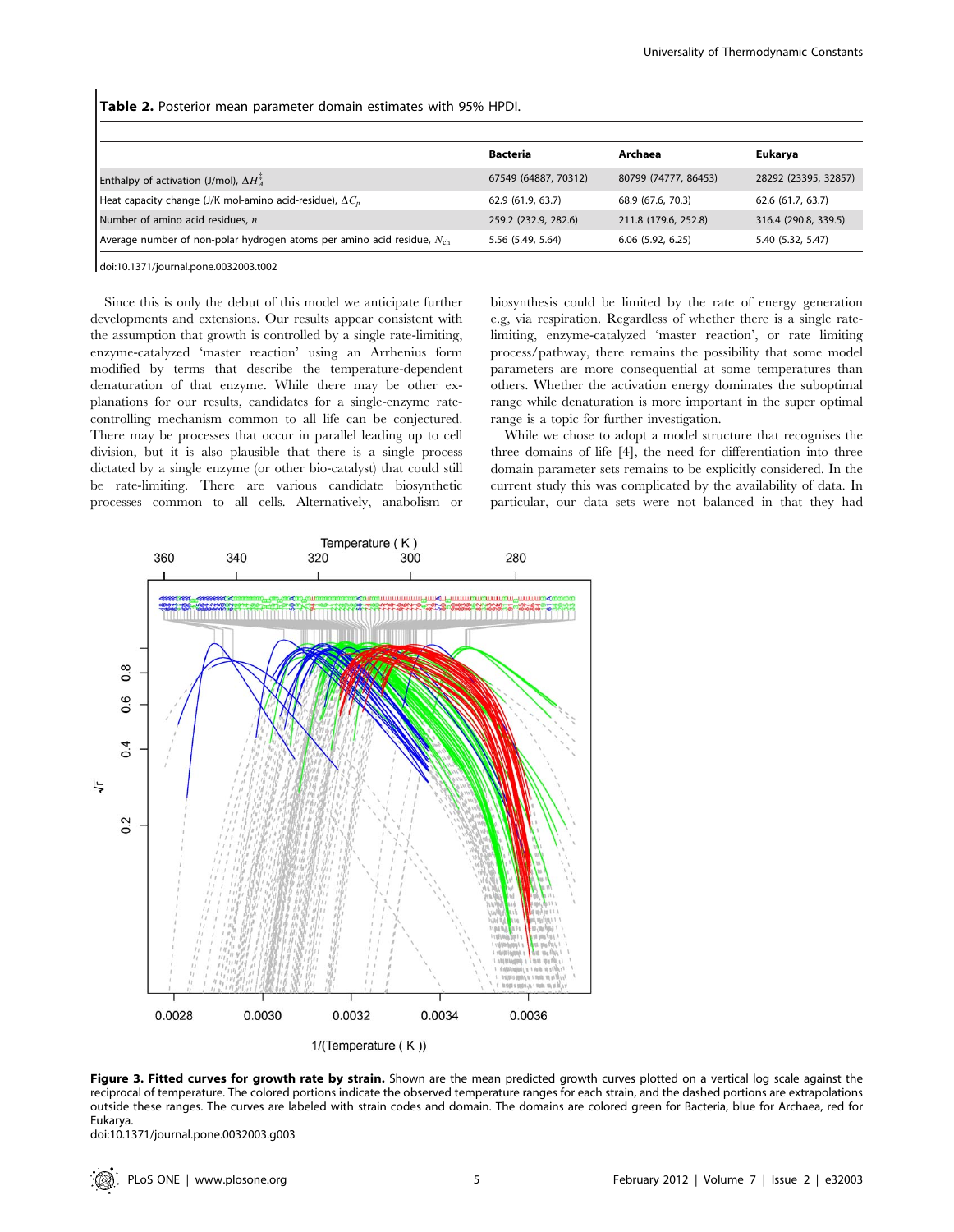

Figure 4. The probability of an enzyme being in its native state. Shown is the mean curve for each strain. The colored portions indicate the observed temperature ranges for each strain, and the dashed portions are extrapolations outside these ranges in order to show their shapes. The curves are labeled with strain codes and domain. The domains are colored green for Bacteria, blue for Archaea, red for Eukarya. doi:10.1371/journal.pone.0032003.g004

disproportionate representation of thermal adaptation groups (mesophiles, thermophiles, and so on). Further work is needed to examine whether an alternative, and perhaps simpler, domain parameter structure may be as effective. In addition, there is a need to consider if there are systematic differences of thermodynamic parameters between thermal adaptation groups, either within or between domains.

The results of our current model indicate that the activation energy of the putative 'master reaction' varies among strains and probably among species. This is in contradiction to the 'Metabolic Theory of Ecology' (MTE) [28–29] which describes metabolism in terms of an Arrhenius temperature dependence and assumes the same activation energy for all organisms. Other recent work also supports the idea that activation energy is not invariant [30–31] or interprets the variation of activation energy as being the result of protein denaturation [32], as in this study.

We only considered the temperature dependent growth of unicellular poikilothermic organisms, but it may be possible to apply the model directly to simple multicellular organisms or the growth of anatomical structures [33]. For larger organisms an allometric power function of body mass could be used, analogous to that also assumed in the MTE [28–29,34], whilst also remaining cognizant that the exponent in the function may not be the same for all forms of life [35]. While the current model well described temperature-dependent growth across the entire biokinetic range,

practical application in environmental science is likely to require further extension to allow for additional factors such as nutrient and water availability and other environmental stressors. The extension to multicellularity and other environmental variables would broaden the model to a much wider ecological context. These would appear to be necessary steps before examining applications, e.g. in climate change, oceanography and soil carbon studies.

Many of these areas will have significant impact on aspirations of an improved human condition, especially for currently disadvantaged populations, balanced with the goal of maintaining biological diversity and activity in the long term. It has not escaped our attention that our work immediately suggests the possibility of temperature adaptation models applicable to wide ranging forms of life and life systems.

## Supporting Information

Figure S1 Detailed fits for strains 1–16. Shown are the observed growth rate data using symbols and fitted curves for strains 1–16. Observed data are shown as green circles. All are strains of Bacteria. The fitted curves are calculated using the mean posterior parameter estimates and extend beyond the observed temperature range by  $\pm 2.5^{\circ}$ .

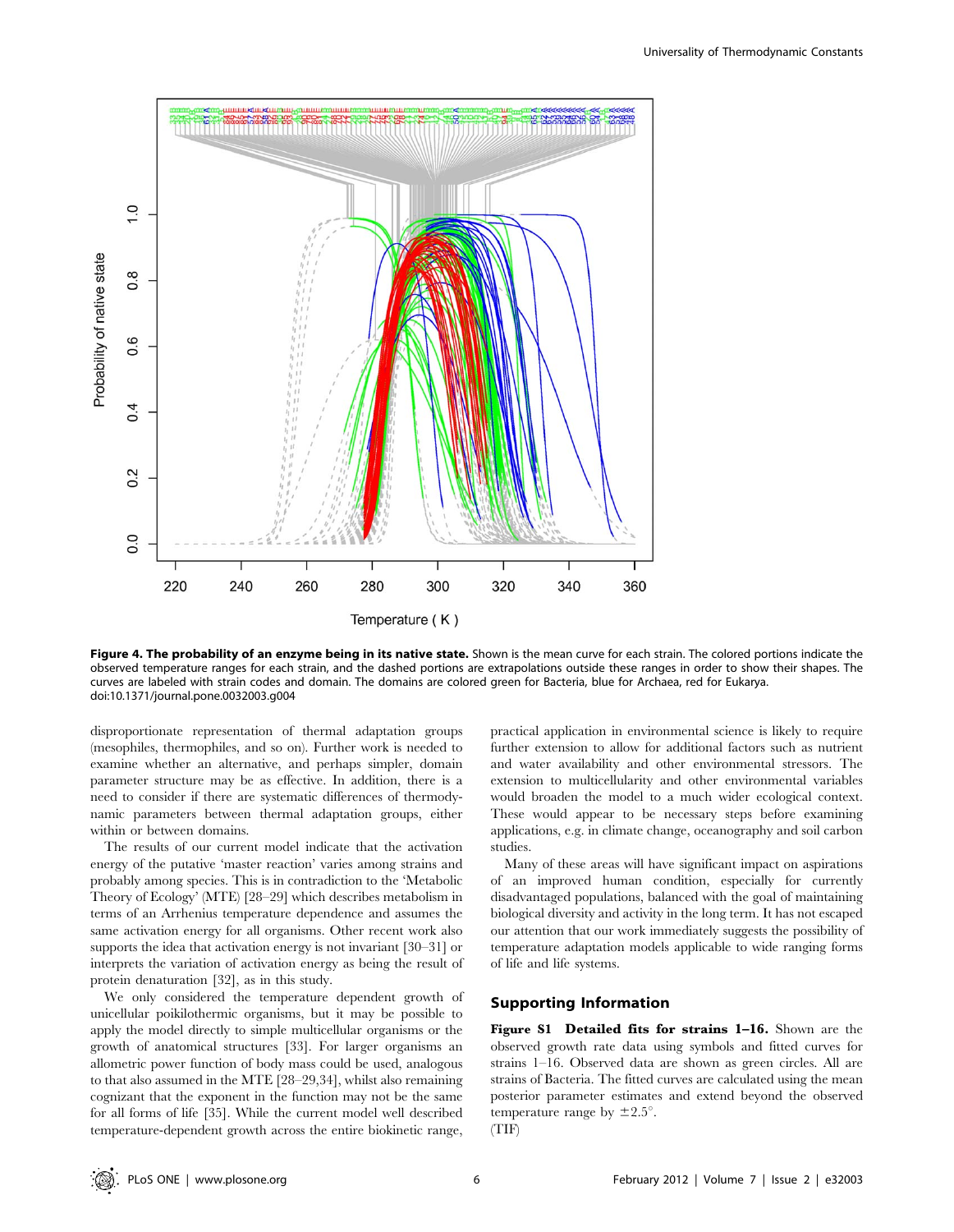Figure S2 Detailed fits for strains 17–32. Shown are the observed growth rate data using symbols and fitted curves for strain 17–32. Observed data are shown as green circles. All are strains of Bacteria. The fitted curves are calculated using the mean posterior parameter estimates and extend beyond the observed temperature range by  $\pm 2.5^{\circ}$ . (TIF)

Figure S3 Detailed fits for strains 33–48. Shown are the observed growth rate data using symbols and fitted curves for strain 33–48. Observed data are shown as green circles for strains of Bacteria and blue squares for strains of Archaea. The fitted curves are calculated using the mean posterior parameter estimates and extend beyond the observed temperature range by  $\pm 2.5^\circ$ .

(TIF)

Figure S4 Detailed fits for strains 49–64. Shown are the observed growth rate data using symbols and fitted curves for strain 49–64. Observed data are shown as blue squares for strains of Archaea. The fitted curves are calculated using the mean posterior parameter estimates and extend beyond the observed temperature range by  $\pm 2.5^{\circ}$ . (TIF)

Figure S5 Detailed fits for strains 65-80. Shown are the observed growth rate data using symbols and fitted curves for strain 65–80. Observed data are shown as blue squares for strains of Archaea and red diamonds for strains of Eukarya. The fitted curves are calculated using the mean posterior parameter estimates and extend beyond the observed temperature range by  $\pm 2.5^\circ$ .

(TIF)

Figure S6 Detailed fits for strains 81–95. Shown are the observed growth rate data using symbols and fitted curves for strain 81–95. Observed data are shown as red diamonds. All are

#### References

- 1. Johnson FH, Lewin I (1946) The growth rate of E. coli in relation to temperature, quinine and coenzyme. J Cell Physiol 28: 47–75.
- 2. Murphy KP, Privalov PL, Gill SJ (1990) Common features of protein unfolding and dissolution of hydrophobic compounds. Science 247: 557–561.
- 3. Ratkowsky DA, Olley J, Ross T (2005) Unifying temperature effects on the growth rate of bacteria and the stability of globular proteins. J Theor Biol 233: 351–362.
- 4. Woese CR, Kandler O, Wheelis ML (1990) Towards a natural system of organisms: proposal for the domains Archaea, Bacteria, and Eucarya. P Natl Acad Sci USA 87: 4576–4579.
- 5. Graziano G, Catanzano F, Barone G (1998) Prediction of the heat capacity change on thermal denaturation of globular proteins. Thermochim Acta 321: 23–31.
- 6. Graziano G (2008) Is there a relationship between protein thermal stability and the denaturation heat capacity change? J Therm Anal Calorim 93: 429–438.
- 7. Graziano G, Barone G (1996) Group additivity analysis of the heat capacity changes associated with the dissolution into water of different organic compounds. J Am Chem Soc 118: 1831–1835.
- 8. Makhatadze GI, Privalov PL (1993) Contribution of hydration to protein-folding thermodynamics: I. The enthalpy of hydration. J Mol Biol 232: 639–659.
- 9. Privalov PL, Gill SJ (1988) Stability of protein structure and hydrophobic interaction. Adv Protein Chem 39: 191–234.
- 10. Privalov PL, Makhatadze GI (1993) Contribution of hydration to protein-folding thermodynamics: II. The entropy and Gibbs energy of hydration. J Mol Biol 232: 660–679.
- 11. Brooks SP (1998) Markov chain Monte Carlo method and its application. Statistician 47: 69–100.
- 12. Haario H, Saksman E, Tamminen J (2001) An adaptive Metropolis algorithm. Bernoulli 7: 223–242.
- 13. Chib S, Greenberg E (1995) Understanding the Metropolis-Hastings algorithm. J Am Stat Assoc 49: 327–335.
- 14. Gilks WR, Roberts GO (1996) Strategies for improving MCMC. In: Gilks WR, Richardson S, Spiegelhalter DJ, eds. Markov Chain Monte Carlo in Practice. Boca Raton: Chapman & Hall/CRC. pp 89–114.

strains of Eukarya. The fitted curves are calculated using the mean posterior parameter estimates and extend beyond the observed temperature range by  $\pm 2.5^{\circ}$ . (TIF)

Table S1 Estimates for the strain parameters. Shown are the posterior means and subscripted standard deviations for each strain.

#### (DOC)

Table S2 Priors for strain and domain parameters. (DOC)

Table S3 Domain parameter percent deviation by species. Shown are the maximum and minimum of the strain posterior means for each species, their difference, mid point, and percent deviation.

(DOC)

#### Acknowledgments

The sources of data used in this paper are given in the Supporting Information. We would like to thank P.D. Franzmann for the use of his data. We would also like to express our gratitude to the late Richard Shand who made his raw data available to us. Last, we wish to thank Z. Salvadó, F.N. Arroyo-López, J.M. Guillamón, G. Salazar, A. Querol and E. Barrio for the use of their yeast data. We thank Erwin Galinski for valuable discussions, and Prof. Stanley Brul and Prof. Holger Meinke for their feedback.

## Author Contributions

Analyzed the data: RC. Designed the Bayesian model: RC. Wrote the first and final drafts: RC. Contributed thermodynamic knowledge: JO TR DR. Developed the previous thermodynamic model: JO TR DR. Proposed a Bayesian approach: JO. Contributed tables: DR. Critical input, interpretation and literature: TM. Provided priors: TR.

- 15. Zhang J (2000) Protein-length distributions for the three domains of life. Trends Genet 16: 107–109.
- 16. McCrary BS, Edmondson SP, Shriver JW (1996) Hyperthermophile protein folding thermodynamics: differential scanning calorimetry and chemical denaturation of Sac7d. J Mol Biol 264: 784–805.
- 17. Billing E (1974) The effect of temperature on the growth of the fireblight pathogen, Erwinia amylovora. J Appl Microbiol 37: 643–648.
- 18. Coultate TP, Sundaram TK (1975) Energetics of Bacillus stearothermophilus growth: molar growth yield and temperature effects on growth efficiency. J Bacteriol 121: 55–64.
- 19. Hanu FJ, Morita RY (1962) Significance of temperature characteristic of growth. J Bacteriol 95: 736–737.
- 20. Mennett RH, Nakayama TOM (1971) Influence of temperature on substrate and energy conversion in Pseudomonas fluorescens. Appl Environ Microb 22: 772–776.
- 21. Ng H, Ingraham JL, Marr AG (1962) Damage and derepression in Escherichia coli resulting from growth at low temperatures. J Bacteriol 84: 331–339.
- 22. Price PB, Sowers T (2004) Temperature dependence of metabolic rates for microbial growth, maintenance, and survival. P Natl Acad Sci USA 101: 4631–4636.
- 23. Shaw MK (1967) Effect of abrupt temperature shift on the growth of mesophilic and psychrophilic yeasts. J Bacteriol 93: 1332–1336.
- 24. Serra A, Strehaiano P, Taillandier P (2005) Influence of temperature and pH on Saccharomyces bayanus var. uvarum growth; impact of a wine yeast interspecific hybridization on these parameters. Int J Food Microbiol 104: 257–265.
- 25. Ron EZ, Alajem S, Biran D, Grossman N (1990) Adaptation of Escherichia coli to elevated temperatures: the metA gene product is a heat shock protein. Anton Leeuw Int G 58: 169–174.
- 26. Gur E, Biran D, Gazit E, Ron EZ (2002) In vivo aggregation of a single enzyme limits growth of *Escherichia coli* at elevated temperatures. Mol Microbiol 46: 1391–1397.
- 27. Anonymous Carbon Cycling and Biosequestration: Report from the March 2008 Workshop, DOE/SC-108 (http://genomicscience.energy.gov/carboncycle/ report/). U.S. Department of Energy Office of Science. Accessed 2011 Jul 8.